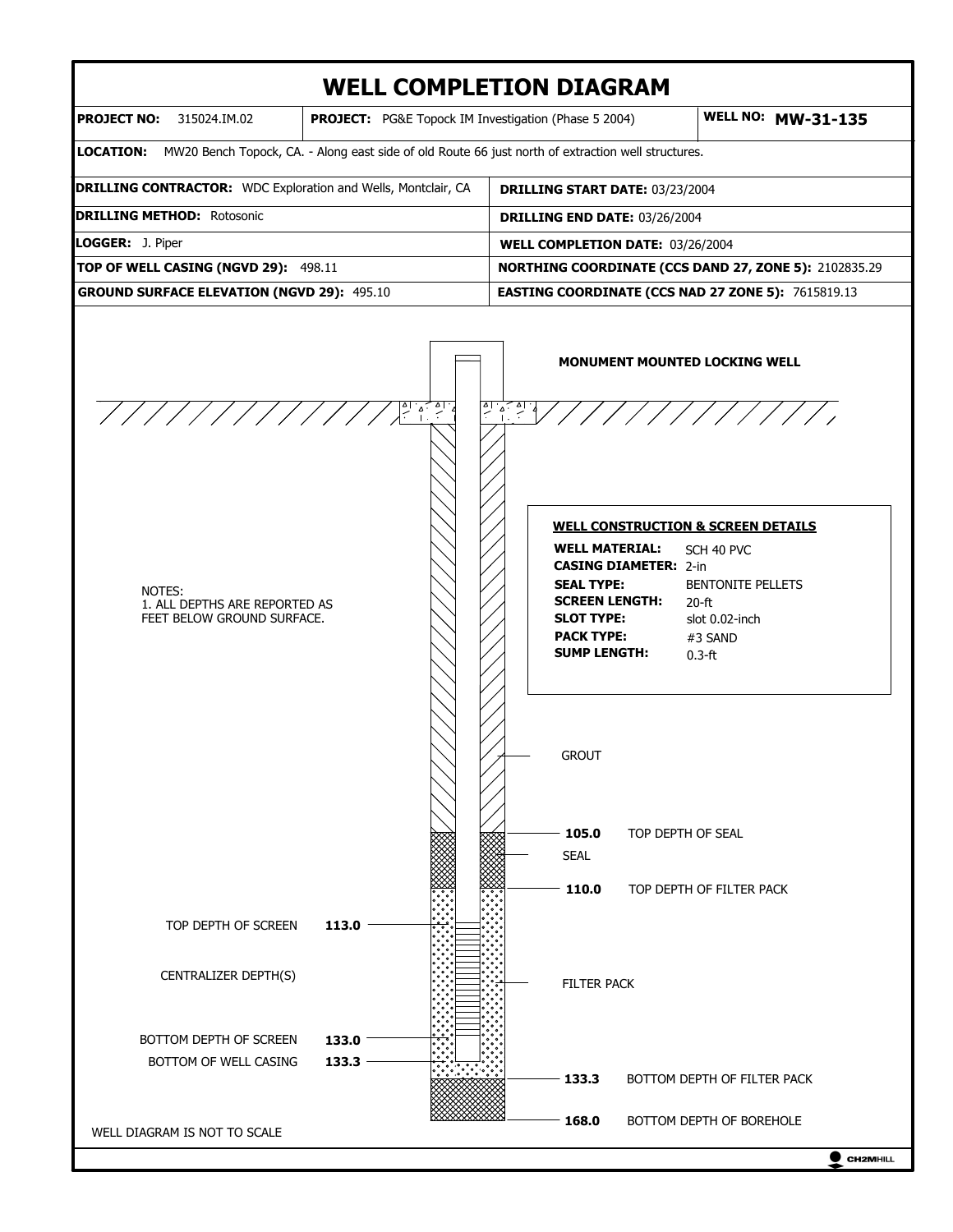| SHEET 1 of 6                                                        |                 |                         |                  |                            |                                   | <b>PROJECT NUMBER:</b><br>315024.IM.02                                                                                                |                                          | <b>BORING NUMBER:</b><br><b>MW-31</b>                                                                                    |                                                      |  |
|---------------------------------------------------------------------|-----------------|-------------------------|------------------|----------------------------|-----------------------------------|---------------------------------------------------------------------------------------------------------------------------------------|------------------------------------------|--------------------------------------------------------------------------------------------------------------------------|------------------------------------------------------|--|
|                                                                     |                 |                         |                  |                            |                                   | <b>SOIL BORING LOG</b>                                                                                                                |                                          |                                                                                                                          |                                                      |  |
| <b>PROJECT NAME:</b><br>PG&E Topock IM Investigation (Phase 1 2004) |                 |                         |                  |                            |                                   | <b>DRILLING CONTRACTOR:</b><br>HOLE DEPTH (ft):<br>WDC Exploration and Wells, Montclair, CA                                           |                                          |                                                                                                                          |                                                      |  |
| <b>SURFACE ELEVATION:</b>                                           |                 |                         |                  |                            | <b>NORTHING (CCS NAD 27 Z 5):</b> | 168.0<br><b>EASTING (CCS NAD 27 Z 5):</b>                                                                                             | DATE AND TIME STARTED:                   | <b>DATE AND TIME COMPLETED:</b>                                                                                          |                                                      |  |
| 495.1 ft. MSL<br><b>DRILLING METHOD:</b>                            |                 |                         |                  | 2,102,835.29               |                                   | 7,615,819.13<br><b>WATER LEVEL (ft):</b>                                                                                              | 03/23/2004<br><b>DRILLING EQUIPMENT:</b> |                                                                                                                          | 03/26/2004                                           |  |
|                                                                     | Rotosonic       |                         |                  |                            |                                   | LOCATION: MW20 Bench Topock, CA. - Along east side of old Route 66 just north of extraction well                                      | <b>LOGGED BY:</b>                        |                                                                                                                          | Standard Access Rig with continuous 4 core, 6 casing |  |
|                                                                     | structures.     |                         |                  |                            |                                   |                                                                                                                                       |                                          | J. Piper                                                                                                                 |                                                      |  |
|                                                                     |                 | <b>SAMPLE</b>           |                  |                            |                                   | <b>SOIL DESCRIPTION</b>                                                                                                               |                                          |                                                                                                                          | <b>COMMENTS</b>                                      |  |
| <b>DEPTH BGS</b><br>(feet)                                          | <b>INTERVAL</b> | <b>TYPE/<br/>NUMBER</b> | RECOVERY<br>(ft) | <b>USCS</b><br><b>CODE</b> |                                   | SOIL NAME, USCS SYMBOL, COLOR,<br>PERCENT COMPOSITION, GRADING, GRAIN SHAPE, MINERALOGY,<br>DENSITY/CONSISTENCY, STRUCTURE, MOISTURE. |                                          | DRILLING OBSERVATIONS AND OPERATIONS,<br>DAILY START AND END TIMES, DRILL RATE,<br>REFUSALS, SAMPLING AND TESTING NOTES. |                                                      |  |
| 5                                                                   |                 | CC16                    | $\overline{2}$   |                            | gneiss, dry.                      | WELL GRADED SAND WITH GRAVEL (SW) - 7.5YR6/3, vf subang to<br>ang sand, some m-c sand, rnd gravel clasts, quartzite, limestone,       |                                          |                                                                                                                          |                                                      |  |
| 10                                                                  | ┭               | CC17                    | $\overline{7}$   | SW                         |                                   |                                                                                                                                       |                                          |                                                                                                                          | 9:50, let sample barrel cool                         |  |
| 15                                                                  |                 |                         |                  |                            |                                   |                                                                                                                                       |                                          |                                                                                                                          |                                                      |  |
|                                                                     |                 | CC18                    | 3                | <b>SM</b>                  | gravel, quartzite, chert.         | SILTY SAND (SM) - 7.5YR7/2, c sand, f pebbles, subrnd to rnd<br><b>CLAYEY SAND WITH GRAVEL (SC)</b> - 7.5YR4/1-3/1, dry.              |                                          |                                                                                                                          | 10:25, let sample barrel cool                        |  |
| 20                                                                  |                 |                         |                  | <b>SC</b>                  | - gravelly zone                   |                                                                                                                                       |                                          |                                                                                                                          |                                                      |  |
|                                                                     |                 | CC19                    | 10               | SM                         | <b>SILTY SAND (SM)</b>            |                                                                                                                                       |                                          |                                                                                                                          |                                                      |  |
| 25                                                                  |                 |                         |                  | SC                         | - clasts more ang                 | CLAYEY SAND (SC) - 7.5YR4/1-3/1, clayey, moist.<br>- gravelly, increasing clay, moist<br>- gravel gneiss and foliated mm rocks        |                                          |                                                                                                                          |                                                      |  |
| 30                                                                  |                 |                         |                  | SM                         | dry.                              | SILTY SAND WITH GRAVEL (SM) - some weakly cemented zones,                                                                             |                                          |                                                                                                                          |                                                      |  |
|                                                                     |                 | CC <sub>20</sub>        | 10               | SC                         |                                   | <b>CLAYEY SAND (SC)</b> - 7.5YR6/2, gneiss cobbles, grades finer, moist.                                                              |                                          |                                                                                                                          |                                                      |  |
| 35                                                                  |                 |                         |                  | CL                         | moist.                            | LEAN CLAY (CL) - 7.5YR5/2, weakly cemented, green mm clasts,                                                                          |                                          |                                                                                                                          |                                                      |  |
|                                                                     |                 |                         |                  |                            |                                   |                                                                                                                                       |                                          |                                                                                                                          | <b>CH2MHILL</b>                                      |  |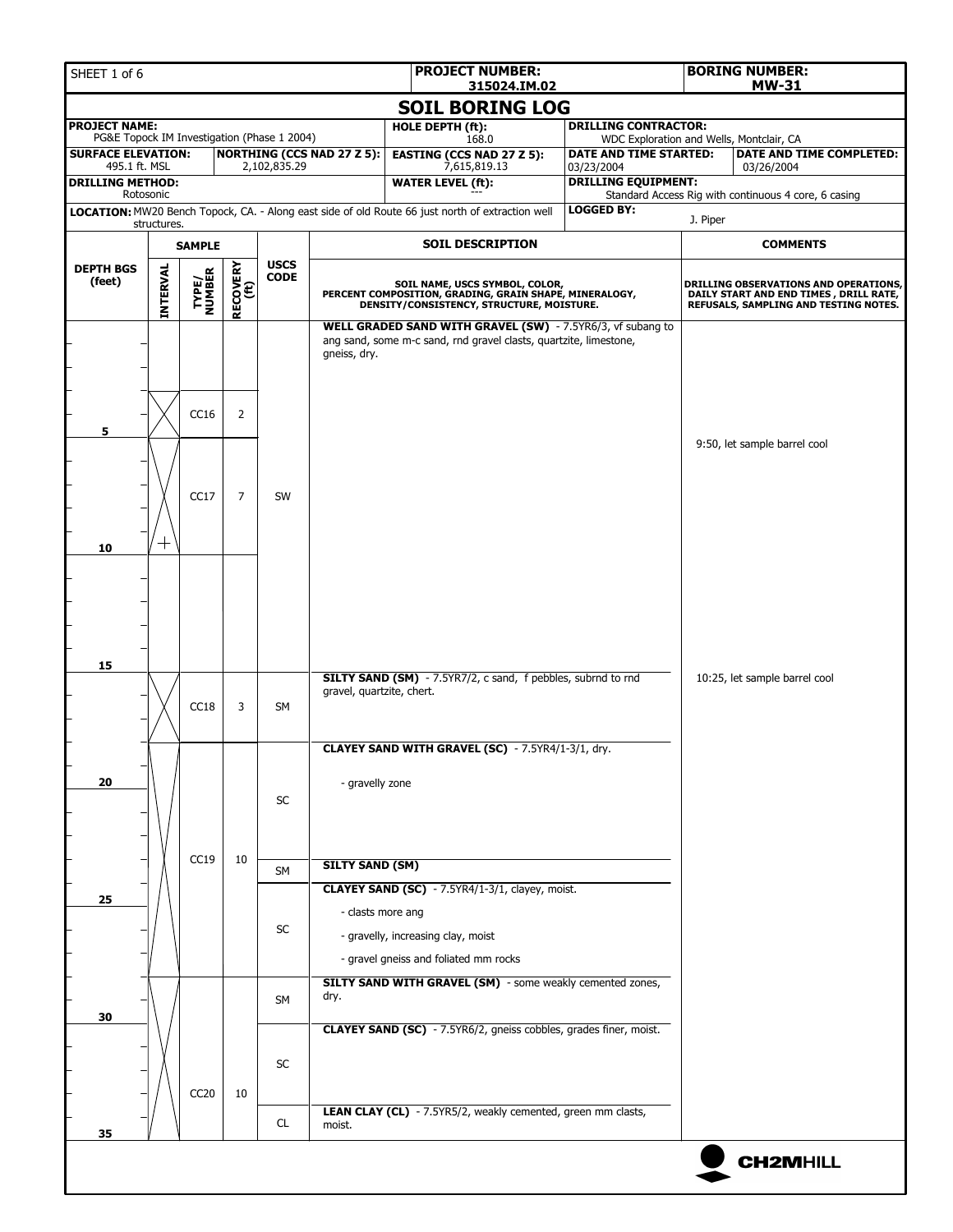| SHEET 2 of 6                                                        |                 |                         |                  |                            |                                              | <b>PROJECT NUMBER:</b><br>315024.IM.02                                                                                                                                                        |                                                                                                                                       |                                          | <b>BORING NUMBER:</b><br><b>MW-31</b>                                   |                                                                                                                           |  |  |
|---------------------------------------------------------------------|-----------------|-------------------------|------------------|----------------------------|----------------------------------------------|-----------------------------------------------------------------------------------------------------------------------------------------------------------------------------------------------|---------------------------------------------------------------------------------------------------------------------------------------|------------------------------------------|-------------------------------------------------------------------------|---------------------------------------------------------------------------------------------------------------------------|--|--|
|                                                                     |                 |                         |                  |                            |                                              | <b>SOIL BORING LOG</b>                                                                                                                                                                        |                                                                                                                                       |                                          |                                                                         |                                                                                                                           |  |  |
| <b>PROJECT NAME:</b><br>PG&E Topock IM Investigation (Phase 1 2004) |                 |                         |                  |                            |                                              | HOLE DEPTH (ft):                                                                                                                                                                              |                                                                                                                                       |                                          | <b>DRILLING CONTRACTOR:</b><br>WDC Exploration and Wells, Montclair, CA |                                                                                                                           |  |  |
| <b>SURFACE ELEVATION:</b>                                           |                 |                         |                  |                            | <b>NORTHING (CCS NAD 27 Z 5):</b>            | 168.0<br><b>EASTING (CCS NAD 27 Z 5):</b>                                                                                                                                                     |                                                                                                                                       | DATE AND TIME STARTED:                   |                                                                         | DATE AND TIME COMPLETED:                                                                                                  |  |  |
| 495.1 ft. MSL<br><b>DRILLING METHOD:</b>                            |                 |                         |                  | 2,102,835.29               |                                              | 7,615,819.13<br><b>WATER LEVEL (ft):</b>                                                                                                                                                      |                                                                                                                                       | 03/23/2004<br><b>DRILLING EQUIPMENT:</b> |                                                                         | 03/26/2004                                                                                                                |  |  |
| Rotosonic                                                           |                 |                         |                  |                            |                                              | LOCATION: MW20 Bench Topock, CA. - Along east side of old Route 66 just north of extraction well                                                                                              |                                                                                                                                       | <b>LOGGED BY:</b>                        |                                                                         | Standard Access Rig with continuous 4 core, 6 casing                                                                      |  |  |
|                                                                     | structures.     |                         |                  |                            |                                              |                                                                                                                                                                                               |                                                                                                                                       |                                          | J. Piper                                                                |                                                                                                                           |  |  |
|                                                                     |                 | <b>SAMPLE</b>           |                  |                            |                                              | <b>SOIL DESCRIPTION</b>                                                                                                                                                                       |                                                                                                                                       |                                          |                                                                         | <b>COMMENTS</b>                                                                                                           |  |  |
| <b>DEPTH BGS</b><br>(feet)                                          | <b>INTERVAL</b> | <b>TYPE/<br/>NUMBER</b> | RECOVERY<br>(ft) | <b>USCS</b><br><b>CODE</b> |                                              |                                                                                                                                                                                               | SOIL NAME, USCS SYMBOL, COLOR,<br>PERCENT COMPOSITION, GRADING, GRAIN SHAPE, MINERALOGY,<br>DENSITY/CONSISTENCY, STRUCTURE, MOISTURE. |                                          |                                                                         | DRILLING OBSERVATIONS AND OPERATIONS,<br>DAILY START AND END TIMES , DRILL RATE,<br>REFUSALS, SAMPLING AND TESTING NOTES. |  |  |
|                                                                     |                 |                         |                  | CL                         |                                              | LEAN CLAY (CL) - 7.5YR5/2, weakly cemented, moist.                                                                                                                                            |                                                                                                                                       |                                          |                                                                         |                                                                                                                           |  |  |
|                                                                     |                 |                         |                  | SM                         |                                              | <b>SILTY SAND (SM)</b> - 7.5YR6/2 to 7/2, dry.                                                                                                                                                |                                                                                                                                       |                                          |                                                                         |                                                                                                                           |  |  |
| 40                                                                  |                 |                         |                  |                            | weakly cemented, dry.                        | <b>CLAYEY SAND (SC)</b> - 7.5YR4/2, clayey sand, grades to silty,<br>- f-c pebbles are ang to subang, clast of greenish mm with qtz<br>weathering out in relief, f qtz pebbles, c gneiss sand |                                                                                                                                       | <b>EOD</b>                               | clayey zones >25' suggest debris flow                                   |                                                                                                                           |  |  |
| 45                                                                  |                 | CC21                    | 10               | <b>SC</b>                  |                                              |                                                                                                                                                                                               |                                                                                                                                       |                                          |                                                                         |                                                                                                                           |  |  |
| 50                                                                  |                 |                         |                  |                            |                                              | CLAYEY SAND WITH GRAVEL (SC) - 7.5YR5/3-4/3, gravelly, moist.                                                                                                                                 |                                                                                                                                       |                                          |                                                                         | USGS pour water at 49', and 53'                                                                                           |  |  |
| 55                                                                  |                 | CC <sub>22</sub>        | 10               | SC                         |                                              | - caliche cemented zone                                                                                                                                                                       |                                                                                                                                       |                                          |                                                                         |                                                                                                                           |  |  |
| 60                                                                  |                 | CC <sub>23</sub>        | 5                | <b>SM</b>                  | depth, slightly moist.<br>- thin silt layers | SILTY SAND WITH GRAVEL (SM) - 7.5YR5/2, 25% gravel,<br>interbedded silt, ang qtz, weathered mm rocks, grades coarser at                                                                       |                                                                                                                                       |                                          |                                                                         |                                                                                                                           |  |  |
| 65                                                                  |                 |                         |                  |                            |                                              | CLAYEY SAND WITH GRAVEL (SC) - 7.5YR4/2, 15% gravel, f-m<br>pebbles, ang to subang clasts, gneiss and green mm, wet.                                                                          |                                                                                                                                       |                                          |                                                                         | water in sonic string after advance                                                                                       |  |  |
|                                                                     |                 | CC24                    | 11               | SC<br>SM                   | - 30% gravel                                 | SILTY SAND WITH GRAVEL (SM) - 7.5YR5/1, 15% gravel, moist.                                                                                                                                    |                                                                                                                                       |                                          | 63'bgs                                                                  | 63-74, examine sluff in pipe above                                                                                        |  |  |
| 70                                                                  |                 |                         |                  |                            |                                              |                                                                                                                                                                                               |                                                                                                                                       |                                          |                                                                         |                                                                                                                           |  |  |
|                                                                     |                 |                         |                  |                            |                                              |                                                                                                                                                                                               |                                                                                                                                       |                                          |                                                                         | <b>CH2MHILL</b>                                                                                                           |  |  |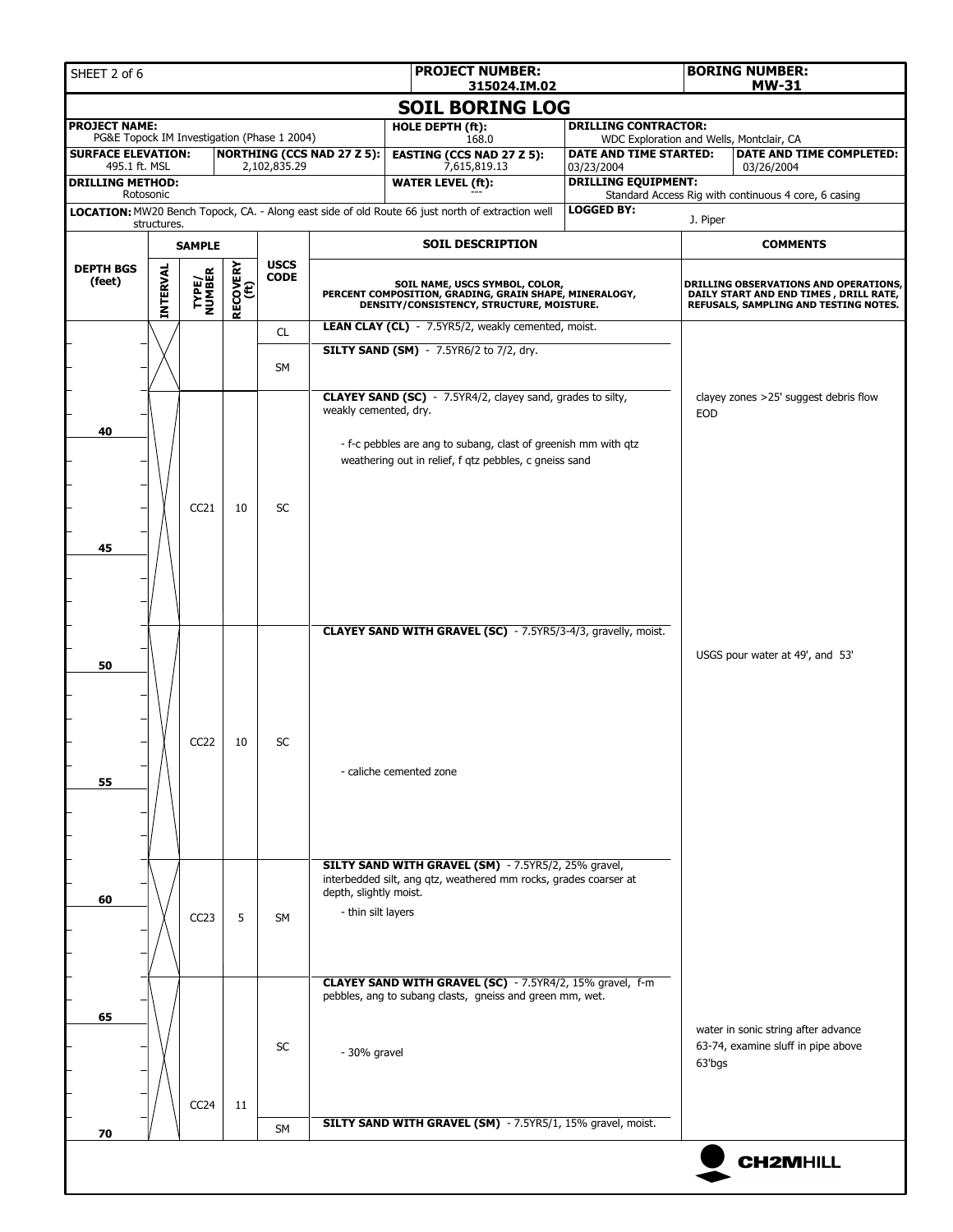| SHEET 3 of 6                                                             |             |                         |                  |                            |                                   | <b>PROJECT NUMBER:</b><br>315024.IM.02                                                                                                |                                                                    |                                          |                                       | <b>BORING NUMBER:</b><br><b>MW-31</b>                                            |  |  |
|--------------------------------------------------------------------------|-------------|-------------------------|------------------|----------------------------|-----------------------------------|---------------------------------------------------------------------------------------------------------------------------------------|--------------------------------------------------------------------|------------------------------------------|---------------------------------------|----------------------------------------------------------------------------------|--|--|
|                                                                          |             |                         |                  |                            |                                   | <b>SOIL BORING LOG</b>                                                                                                                |                                                                    |                                          |                                       |                                                                                  |  |  |
| <b>PROJECT NAME:</b>                                                     |             |                         |                  |                            |                                   | <b>HOLE DEPTH (ft):</b>                                                                                                               | <b>DRILLING CONTRACTOR:</b>                                        |                                          |                                       |                                                                                  |  |  |
| PG&E Topock IM Investigation (Phase 1 2004)<br><b>SURFACE ELEVATION:</b> |             |                         |                  |                            | <b>NORTHING (CCS NAD 27 Z 5):</b> | 168.0<br><b>EASTING (CCS NAD 27 Z 5):</b>                                                                                             | WDC Exploration and Wells, Montclair, CA<br>DATE AND TIME STARTED: |                                          |                                       | DATE AND TIME COMPLETED:                                                         |  |  |
| 495.1 ft. MSL<br><b>DRILLING METHOD:</b>                                 |             |                         |                  | 2,102,835.29               |                                   | 7,615,819.13<br><b>WATER LEVEL (ft):</b>                                                                                              |                                                                    | 03/23/2004<br><b>DRILLING EQUIPMENT:</b> |                                       | 03/26/2004                                                                       |  |  |
| Rotosonic                                                                |             |                         |                  |                            |                                   |                                                                                                                                       |                                                                    |                                          |                                       | Standard Access Rig with continuous 4 core, 6 casing                             |  |  |
|                                                                          | structures. |                         |                  |                            |                                   | LOCATION: MW20 Bench Topock, CA. - Along east side of old Route 66 just north of extraction well                                      |                                                                    | <b>LOGGED BY:</b>                        | J. Piper                              |                                                                                  |  |  |
|                                                                          |             | <b>SAMPLE</b>           |                  |                            |                                   | <b>SOIL DESCRIPTION</b>                                                                                                               |                                                                    |                                          |                                       | <b>COMMENTS</b>                                                                  |  |  |
| <b>DEPTH BGS</b>                                                         |             |                         |                  | <b>USCS</b><br><b>CODE</b> |                                   |                                                                                                                                       |                                                                    |                                          |                                       |                                                                                  |  |  |
| (feet)                                                                   | INTERVAL    | <b>TYPE/<br/>NUMBER</b> | RECOVERY<br>(ft) |                            |                                   | SOIL NAME, USCS SYMBOL, COLOR,<br>PERCENT COMPOSITION, GRADING, GRAIN SHAPE, MINERALOGY,<br>DENSITY/CONSISTENCY, STRUCTURE, MOISTURE. |                                                                    |                                          |                                       | DRILLING OBSERVATIONS AND OPERATIONS,<br>DAILY START AND END TIMES , DRILL RATE, |  |  |
|                                                                          |             |                         |                  |                            |                                   | SILTY SAND WITH GRAVEL (SM) - 7.5YR5/1, 15% gravel, moist.                                                                            |                                                                    |                                          | REFUSALS, SAMPLING AND TESTING NOTES. |                                                                                  |  |  |
|                                                                          |             |                         |                  | SM                         |                                   | <b>CLAYEY SAND WITH GRAVEL (SC)</b> - 7.5YR4/3, c sand, f pebbles,                                                                    |                                                                    |                                          |                                       | well graded sand and f gravel brought                                            |  |  |
| 75<br>80                                                                 |             |                         |                  |                            |                                   | 25% gravel, weakly cemented, wet.                                                                                                     |                                                                    |                                          |                                       | up when casing advanced 38-73'                                                   |  |  |
| 85                                                                       |             | CC <sub>25</sub>        | 14               | SC                         |                                   | - 50% gravel, gravelly silt, moist, 7.5YR4/4.                                                                                         |                                                                    |                                          | 73', 79, 87'                          | USGS samples at 63'/sluff, 64', 67.5',                                           |  |  |
| 90                                                                       |             |                         |                  | SM                         | f-m pebbles, wet.                 | SILTY SAND WITH GRAVEL (SM) - 10% gravel, 2-3 cobbles, moist.<br>SILTY GRAVEL WITH SAND (GM) - 7.5YR4/3, well graded sand,            |                                                                    |                                          |                                       |                                                                                  |  |  |
| 95                                                                       |             | CC <sub>26</sub>        | 10               |                            |                                   |                                                                                                                                       |                                                                    |                                          |                                       |                                                                                  |  |  |
| 100                                                                      |             | CC <sub>27</sub>        | 10               | GM                         |                                   | - 30% gravel, silt drapes, sand, clasts are qtz, black-gray and<br>greenish mm, wk cement in sandy/gravelly zones.                    |                                                                    |                                          |                                       | USGS samples at 103', 107'                                                       |  |  |
|                                                                          |             |                         |                  |                            |                                   |                                                                                                                                       |                                                                    |                                          |                                       |                                                                                  |  |  |
| 105                                                                      |             |                         |                  |                            |                                   |                                                                                                                                       |                                                                    |                                          |                                       |                                                                                  |  |  |
|                                                                          |             |                         |                  |                            |                                   |                                                                                                                                       |                                                                    |                                          |                                       | <b>CH2MHILL</b>                                                                  |  |  |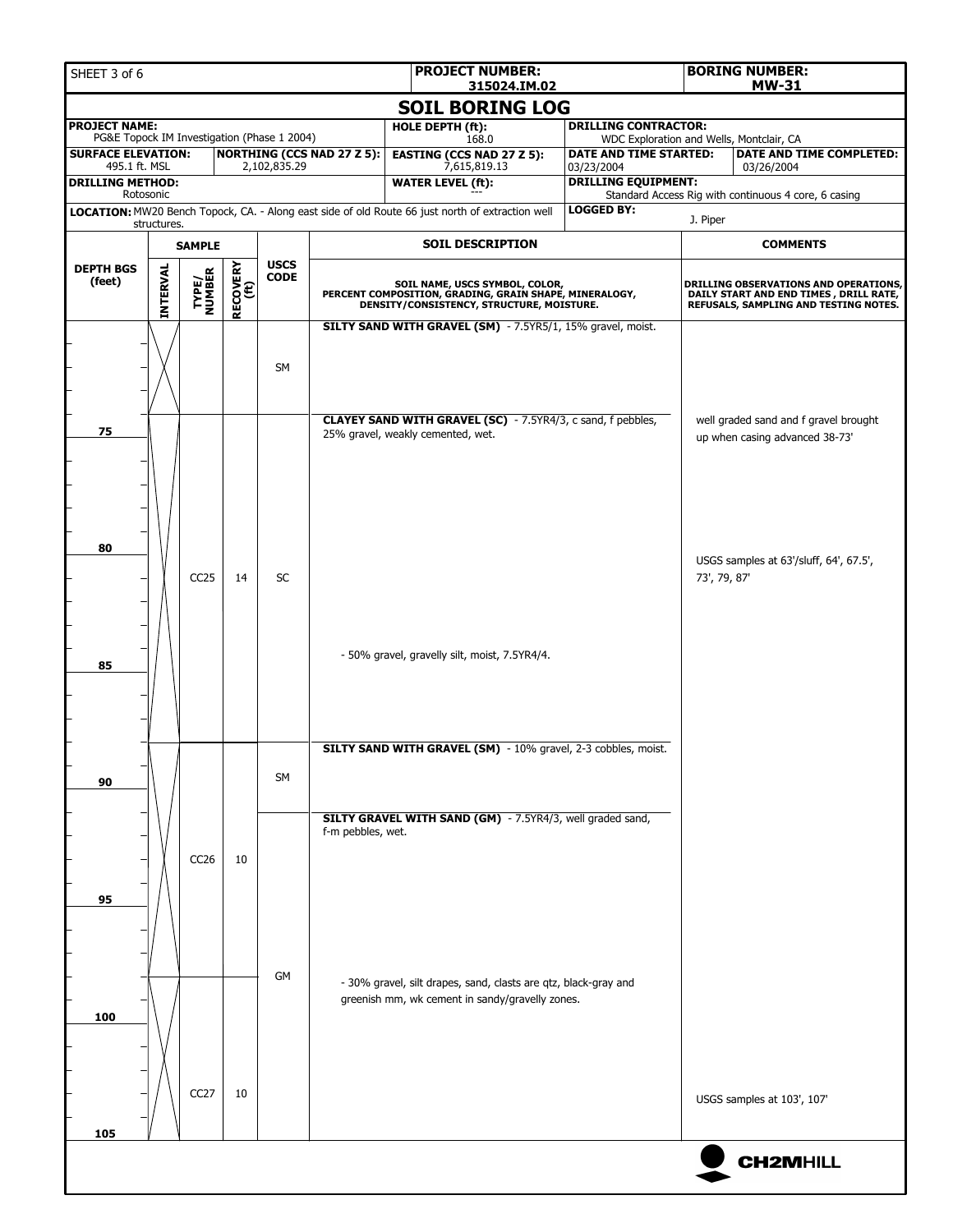| SHEET 4 of 6                                                                         |             |                  |    |                            |                                                                                                                                       | <b>PROJECT NUMBER:</b><br>315024.IM.02                                                                                   |                                          | <b>BORING NUMBER:</b><br><b>MW-31</b>                                                                                    |                                                      |  |                                            |  |                                                 |  |  |
|--------------------------------------------------------------------------------------|-------------|------------------|----|----------------------------|---------------------------------------------------------------------------------------------------------------------------------------|--------------------------------------------------------------------------------------------------------------------------|------------------------------------------|--------------------------------------------------------------------------------------------------------------------------|------------------------------------------------------|--|--------------------------------------------|--|-------------------------------------------------|--|--|
|                                                                                      |             |                  |    |                            |                                                                                                                                       | <b>SOIL BORING LOG</b>                                                                                                   |                                          |                                                                                                                          |                                                      |  |                                            |  |                                                 |  |  |
| <b>PROJECT NAME:</b><br>PG&E Topock IM Investigation (Phase 1 2004)                  |             |                  |    |                            |                                                                                                                                       | <b>HOLE DEPTH (ft):</b><br><b>DRILLING CONTRACTOR:</b><br>WDC Exploration and Wells, Montclair, CA                       |                                          |                                                                                                                          |                                                      |  |                                            |  |                                                 |  |  |
| <b>SURFACE ELEVATION:</b>                                                            |             |                  |    |                            | <b>NORTHING (CCS NAD 27 Z 5):</b>                                                                                                     | 168.0<br><b>EASTING (CCS NAD 27 Z 5):</b>                                                                                | DATE AND TIME STARTED:                   |                                                                                                                          | DATE AND TIME COMPLETED:                             |  |                                            |  |                                                 |  |  |
| 495.1 ft. MSL<br><b>DRILLING METHOD:</b>                                             |             |                  |    | 2,102,835.29               |                                                                                                                                       | 7,615,819.13<br><b>WATER LEVEL (ft):</b>                                                                                 | 03/23/2004<br><b>DRILLING EQUIPMENT:</b> |                                                                                                                          | 03/26/2004                                           |  |                                            |  |                                                 |  |  |
|                                                                                      | Rotosonic   |                  |    |                            |                                                                                                                                       |                                                                                                                          |                                          |                                                                                                                          | Standard Access Rig with continuous 4 core, 6 casing |  |                                            |  |                                                 |  |  |
|                                                                                      | structures. |                  |    |                            |                                                                                                                                       | LOCATION: MW20 Bench Topock, CA. - Along east side of old Route 66 just north of extraction well                         | <b>LOGGED BY:</b>                        | J. Piper                                                                                                                 |                                                      |  |                                            |  |                                                 |  |  |
|                                                                                      |             | <b>SAMPLE</b>    |    |                            |                                                                                                                                       | <b>SOIL DESCRIPTION</b>                                                                                                  |                                          | <b>COMMENTS</b>                                                                                                          |                                                      |  |                                            |  |                                                 |  |  |
| <b>RECOVERY</b><br>(ft)<br><b>DEPTH BGS</b><br>INTERVAL<br>TYPE/<br>NUMBER<br>(feet) |             |                  |    | <b>USCS</b><br><b>CODE</b> | SOIL NAME, USCS SYMBOL, COLOR,<br>PERCENT COMPOSITION, GRADING, GRAIN SHAPE, MINERALOGY,<br>DENSITY/CONSISTENCY, STRUCTURE, MOISTURE. |                                                                                                                          |                                          | DRILLING OBSERVATIONS AND OPERATIONS,<br>DAILY START AND END TIMES, DRILL RATE,<br>REFUSALS, SAMPLING AND TESTING NOTES. |                                                      |  |                                            |  |                                                 |  |  |
|                                                                                      |             |                  |    | <b>GM</b>                  | f-m pebbles, wet.                                                                                                                     | SILTY GRAVEL WITH SAND (GM) - 7.5YR4/3, well graded sand,                                                                |                                          |                                                                                                                          |                                                      |  |                                            |  |                                                 |  |  |
| 110                                                                                  |             |                  |    | <b>SM</b>                  | gtz clasts, moist.                                                                                                                    | <b>SILTY SAND (SM)</b> - 5YR4/3, sand, f-m pebbles, some silt, mm or                                                     |                                          | sample                                                                                                                   | 10' of sluff in barrel above 108-118                 |  |                                            |  |                                                 |  |  |
| 115                                                                                  |             | CC <sub>28</sub> | 10 |                            |                                                                                                                                       | - subround pebble clasts                                                                                                 |                                          |                                                                                                                          | USGS sample at 117'?                                 |  |                                            |  |                                                 |  |  |
|                                                                                      |             |                  |    |                            |                                                                                                                                       | <b>CLAYEY SAND (SC)</b> - moist to wet.                                                                                  |                                          |                                                                                                                          |                                                      |  |                                            |  |                                                 |  |  |
|                                                                                      |             |                  |    | <b>SC</b>                  |                                                                                                                                       |                                                                                                                          |                                          |                                                                                                                          |                                                      |  |                                            |  |                                                 |  |  |
| 120                                                                                  |             |                  |    |                            |                                                                                                                                       | <b>SILTY SAND WITH GRAVEL (SM)</b> - silty sand and gravel, wet.<br>- coarsens with depth                                |                                          |                                                                                                                          |                                                      |  |                                            |  |                                                 |  |  |
| 125                                                                                  |             | CC <sub>29</sub> | 15 |                            |                                                                                                                                       |                                                                                                                          |                                          |                                                                                                                          | SM                                                   |  | - sand fining, silt, and caliche cementing |  | wet water sample collected from<br>125-128 core |  |  |
|                                                                                      |             |                  |    |                            | - more silt, sand rnd<br>WELL GRADED GRAVEL WITH SAND (GW) - sandy gravel with silt,                                                  |                                                                                                                          |                                          |                                                                                                                          |                                                      |  |                                            |  |                                                 |  |  |
| 130                                                                                  |             |                  |    | GW                         | loose.                                                                                                                                | - coarsens with depth                                                                                                    |                                          |                                                                                                                          |                                                      |  |                                            |  |                                                 |  |  |
|                                                                                      |             |                  |    | <b>GM</b>                  |                                                                                                                                       | SILTY GRAVEL WITH SAND (GM) - silty sand and gravel, moist.                                                              |                                          |                                                                                                                          |                                                      |  |                                            |  |                                                 |  |  |
| 135                                                                                  |             | CC30             | 5  | CL.                        | laminations.                                                                                                                          | SANDY LEAN CLAY WITH GRAVEL (CL) - top of red fanglomerate<br>dense clay, 5YR4/3, 20% gravel, clayey or silty vf sand, f |                                          | driller reports void at 113-116(casing<br>dropped when advancing for 133' core<br>run)                                   |                                                      |  |                                            |  |                                                 |  |  |
| 140                                                                                  |             |                  |    | GM                         | clay.                                                                                                                                 | SILTY GRAVEL WITH SAND (GM) - 5YR4/4, 50% sand and gravel,                                                               |                                          | fravel in shoe                                                                                                           |                                                      |  |                                            |  |                                                 |  |  |
|                                                                                      |             |                  |    |                            |                                                                                                                                       |                                                                                                                          |                                          |                                                                                                                          | <b>CH2MHILL</b>                                      |  |                                            |  |                                                 |  |  |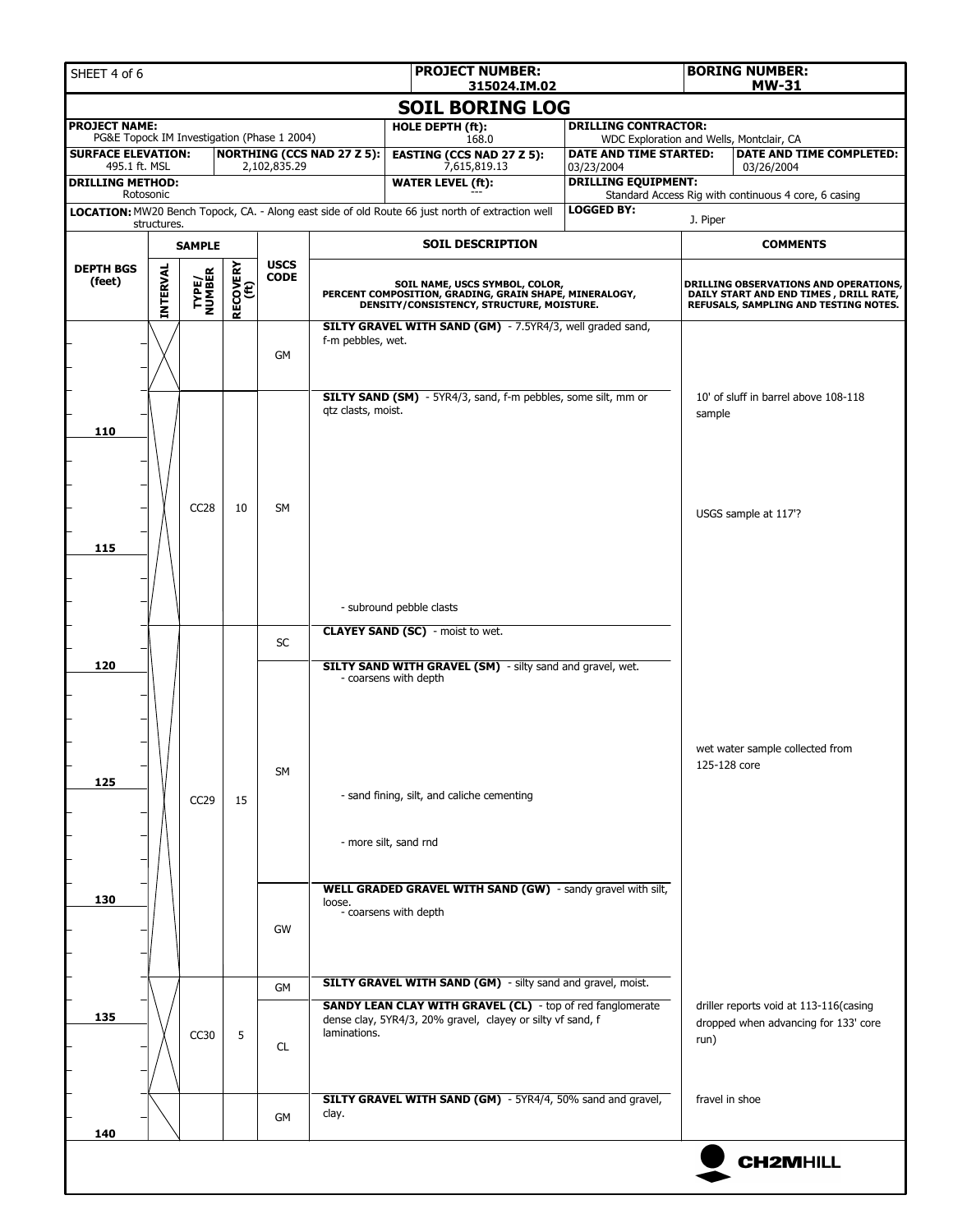| SHEET 5 of 6                                                             |                 |                         |                         |              |                                   | <b>PROJECT NUMBER:</b>                                                                                                                |                                                                    |             | <b>BORING NUMBER:</b>                                                                                                    |  |  |
|--------------------------------------------------------------------------|-----------------|-------------------------|-------------------------|--------------|-----------------------------------|---------------------------------------------------------------------------------------------------------------------------------------|--------------------------------------------------------------------|-------------|--------------------------------------------------------------------------------------------------------------------------|--|--|
|                                                                          |                 |                         |                         |              |                                   | 315024.IM.02<br><b>SOIL BORING LOG</b>                                                                                                |                                                                    |             | <b>MW-31</b>                                                                                                             |  |  |
| <b>PROJECT NAME:</b>                                                     |                 |                         |                         |              |                                   | HOLE DEPTH (ft):                                                                                                                      | <b>DRILLING CONTRACTOR:</b>                                        |             |                                                                                                                          |  |  |
| PG&E Topock IM Investigation (Phase 1 2004)<br><b>SURFACE ELEVATION:</b> |                 |                         |                         |              | <b>NORTHING (CCS NAD 27 Z 5):</b> | 168.0<br><b>EASTING (CCS NAD 27 Z 5):</b>                                                                                             | WDC Exploration and Wells, Montclair, CA<br>DATE AND TIME STARTED: |             | DATE AND TIME COMPLETED:                                                                                                 |  |  |
| 495.1 ft. MSL                                                            |                 |                         |                         | 2,102,835.29 |                                   | 7,615,819.13                                                                                                                          | 03/23/2004                                                         |             | 03/26/2004                                                                                                               |  |  |
| <b>DRILLING METHOD:</b><br>Rotosonic                                     |                 |                         |                         |              |                                   | <b>WATER LEVEL (ft):</b>                                                                                                              | <b>DRILLING EQUIPMENT:</b>                                         |             | Standard Access Rig with continuous 4 core, 6 casing                                                                     |  |  |
|                                                                          | structures.     |                         |                         |              |                                   | LOCATION: MW20 Bench Topock, CA. - Along east side of old Route 66 just north of extraction well                                      | <b>LOGGED BY:</b>                                                  | J. Piper    |                                                                                                                          |  |  |
|                                                                          |                 | <b>SAMPLE</b>           |                         |              |                                   | <b>SOIL DESCRIPTION</b>                                                                                                               |                                                                    |             | <b>COMMENTS</b>                                                                                                          |  |  |
| <b>DEPTH BGS</b>                                                         |                 |                         |                         | <b>USCS</b>  |                                   |                                                                                                                                       |                                                                    |             |                                                                                                                          |  |  |
| (feet)                                                                   | <b>INTERVAL</b> | <b>TYPE/<br/>NUMBER</b> | <b>RECOVERY</b><br>(ft) | <b>CODE</b>  |                                   | SOIL NAME, USCS SYMBOL, COLOR,<br>PERCENT COMPOSITION, GRADING, GRAIN SHAPE, MINERALOGY,<br>DENSITY/CONSISTENCY, STRUCTURE, MOISTURE. |                                                                    |             | DRILLING OBSERVATIONS AND OPERATIONS,<br>DAILY START AND END TIMES, DRILL RATE,<br>REFUSALS, SAMPLING AND TESTING NOTES. |  |  |
|                                                                          |                 |                         |                         |              |                                   | SILTY GRAVEL WITH SAND (GM) - 5YR4/4, 50% sand and gravel,                                                                            |                                                                    |             |                                                                                                                          |  |  |
|                                                                          |                 |                         |                         |              | clay.                             |                                                                                                                                       |                                                                    |             |                                                                                                                          |  |  |
|                                                                          |                 |                         |                         |              |                                   | - 3 cobbles, mm, qtz, gneiss, foliated schist, ang to subang                                                                          |                                                                    |             |                                                                                                                          |  |  |
|                                                                          |                 |                         |                         |              |                                   |                                                                                                                                       |                                                                    |             |                                                                                                                          |  |  |
| 145                                                                      |                 |                         |                         |              |                                   |                                                                                                                                       |                                                                    |             |                                                                                                                          |  |  |
|                                                                          |                 |                         |                         |              |                                   |                                                                                                                                       |                                                                    |             |                                                                                                                          |  |  |
|                                                                          |                 |                         |                         |              |                                   |                                                                                                                                       |                                                                    |             |                                                                                                                          |  |  |
|                                                                          |                 |                         |                         |              |                                   |                                                                                                                                       |                                                                    |             |                                                                                                                          |  |  |
|                                                                          |                 | CC31                    | 10                      |              |                                   | - very gravelly                                                                                                                       |                                                                    |             | 8:20 run core 158-168' log 148-158                                                                                       |  |  |
| 150                                                                      |                 |                         |                         |              | - grades finer                    |                                                                                                                                       | from sluff                                                         |             |                                                                                                                          |  |  |
|                                                                          |                 |                         |                         | <b>GM</b>    |                                   |                                                                                                                                       |                                                                    |             |                                                                                                                          |  |  |
|                                                                          |                 |                         |                         |              |                                   |                                                                                                                                       |                                                                    |             |                                                                                                                          |  |  |
|                                                                          |                 |                         |                         |              |                                   |                                                                                                                                       |                                                                    |             | core barrel advanced 148-158 push (no                                                                                    |  |  |
|                                                                          |                 |                         |                         |              |                                   |                                                                                                                                       |                                                                    | resistance) |                                                                                                                          |  |  |
|                                                                          |                 |                         |                         |              | - more gravel                     |                                                                                                                                       |                                                                    |             |                                                                                                                          |  |  |
| 155                                                                      |                 |                         |                         |              |                                   |                                                                                                                                       |                                                                    |             |                                                                                                                          |  |  |
|                                                                          |                 |                         |                         |              |                                   |                                                                                                                                       |                                                                    |             |                                                                                                                          |  |  |
|                                                                          |                 |                         |                         |              |                                   |                                                                                                                                       |                                                                    |             |                                                                                                                          |  |  |
|                                                                          |                 |                         |                         |              |                                   | - 5YR4/4, clayey, silty, well graded sand and gravel                                                                                  |                                                                    |             | sonic core past 158'                                                                                                     |  |  |
|                                                                          |                 |                         |                         |              |                                   |                                                                                                                                       |                                                                    |             |                                                                                                                          |  |  |
| 160                                                                      |                 |                         |                         | SW           |                                   | WELL GRADED SAND WITH GRAVEL (SW) - 50% f-c sand.                                                                                     |                                                                    |             |                                                                                                                          |  |  |
|                                                                          |                 |                         |                         |              |                                   | <b>SILTY SAND WITH GRAVEL (SM)</b> - silty sand with gravel, few                                                                      |                                                                    |             |                                                                                                                          |  |  |
|                                                                          |                 |                         |                         |              | cobbles.                          |                                                                                                                                       |                                                                    |             |                                                                                                                          |  |  |
|                                                                          |                 | CC32                    | 10                      | SM           |                                   |                                                                                                                                       |                                                                    |             |                                                                                                                          |  |  |
|                                                                          |                 |                         |                         |              |                                   |                                                                                                                                       |                                                                    |             |                                                                                                                          |  |  |
| 165                                                                      |                 |                         |                         |              |                                   |                                                                                                                                       |                                                                    |             |                                                                                                                          |  |  |
|                                                                          |                 |                         |                         |              |                                   | SILTY GRAVEL WITH SAND (GM) - 5YR4/3, 25% gravel and well                                                                             |                                                                    |             |                                                                                                                          |  |  |
|                                                                          |                 |                         |                         | GM           | graded sand, dense.               |                                                                                                                                       |                                                                    |             |                                                                                                                          |  |  |
|                                                                          |                 |                         |                         |              |                                   | Boring Terminated at 168 ft                                                                                                           |                                                                    |             |                                                                                                                          |  |  |
|                                                                          |                 |                         |                         |              |                                   | <b>ABBREVIATIONS</b>                                                                                                                  |                                                                    |             |                                                                                                                          |  |  |
|                                                                          |                 |                         |                         |              |                                   | $cc =$ continuous core run                                                                                                            |                                                                    |             |                                                                                                                          |  |  |
|                                                                          |                 |                         |                         |              | $brn = brown$                     |                                                                                                                                       |                                                                    |             |                                                                                                                          |  |  |
|                                                                          |                 |                         |                         |              | $It = light$                      |                                                                                                                                       |                                                                    |             |                                                                                                                          |  |  |
|                                                                          |                 |                         |                         |              | $dk = dark$                       |                                                                                                                                       |                                                                    |             |                                                                                                                          |  |  |
|                                                                          |                 |                         |                         |              | $f = fine-grained$                | $vf = very fine-grained$                                                                                                              |                                                                    |             |                                                                                                                          |  |  |
|                                                                          |                 |                         |                         |              |                                   | $m = medium-grained$                                                                                                                  |                                                                    |             |                                                                                                                          |  |  |
|                                                                          |                 |                         |                         |              |                                   |                                                                                                                                       |                                                                    |             |                                                                                                                          |  |  |
|                                                                          |                 |                         |                         |              |                                   |                                                                                                                                       |                                                                    |             | <b>CH2MHILL</b>                                                                                                          |  |  |
|                                                                          |                 |                         |                         |              |                                   |                                                                                                                                       |                                                                    |             |                                                                                                                          |  |  |